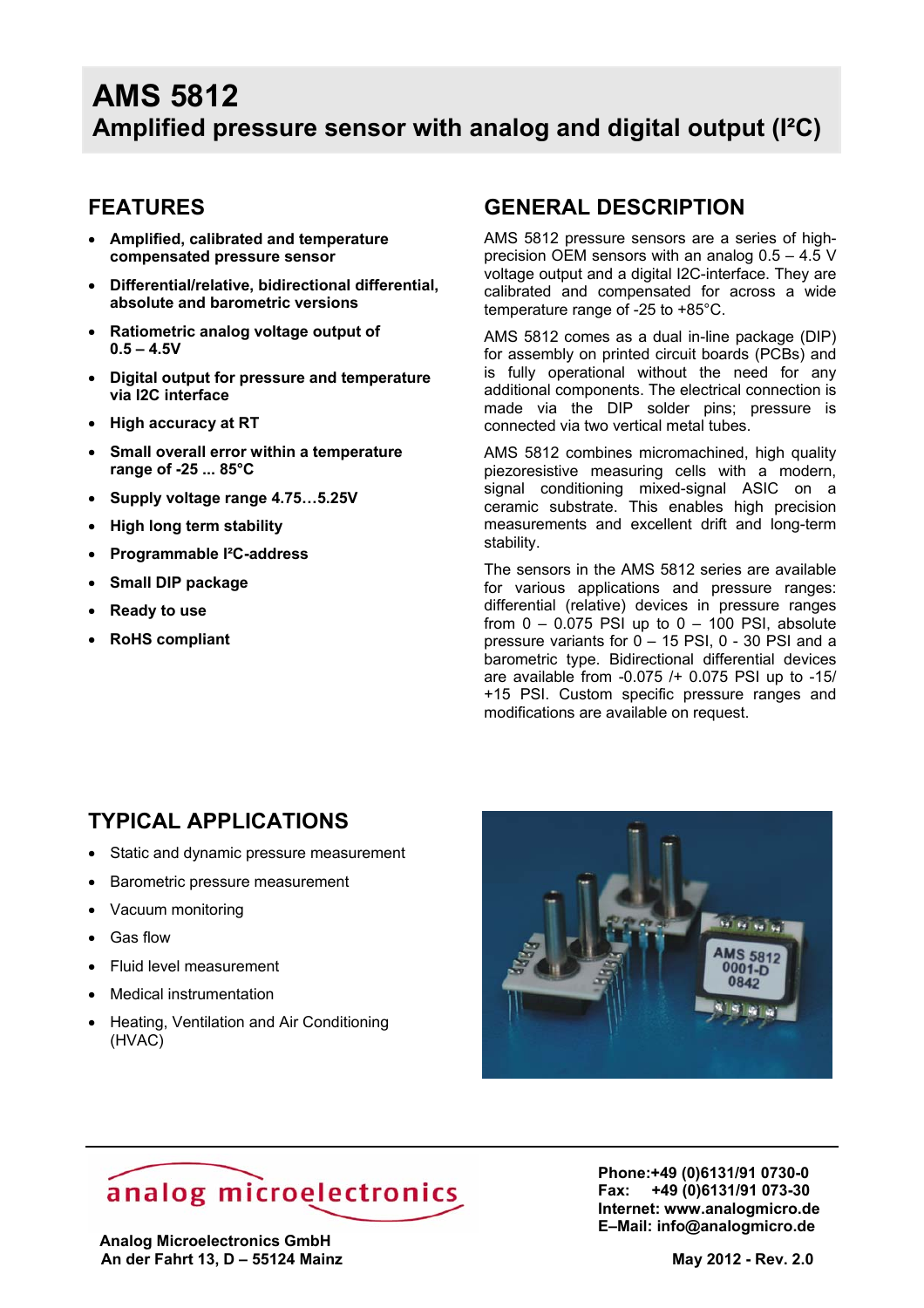## **PRESSURE RANGES**

| Sensor type (code)        | <b>Pressure type</b>       | <b>Pressure</b><br>range | <b>Burst</b><br>pressure <sup>1)</sup> | <b>Pressure</b><br>range | <b>Burst</b><br>pressure <sup>1)</sup> |
|---------------------------|----------------------------|--------------------------|----------------------------------------|--------------------------|----------------------------------------|
|                           |                            | in PSI                   | in PSI                                 | in mbar                  | in bar                                 |
| <b>Ultra low pressure</b> |                            |                          |                                        |                          |                                        |
| AMS 5812-0000-D           | differential / relative    | 00.075                   | >5                                     | 05.17                    | >0.35                                  |
| AMS 5812-0001-D           | differential / relative    | 00.15                    | >5                                     | 010.34                   | >0.35                                  |
| AMS 5812-0000-D-B         | bidirectional differential | $-0.075/+0.075$          | >5                                     | $-5.17/ +5.17$           | >0.35                                  |
| AMS 5812-0001-D-B         | bidirectional differential | $-0.15 / +0.15$          | >5                                     | $-10.34 / +10.34$        | >0.35                                  |
| Low pressure              |                            |                          |                                        |                          |                                        |
| AMS 5812-0003-D           | differential / relative    | 00.3                     | >7                                     | 020.68                   | >0.5                                   |
| AMS 5812-0008-D           | differential / relative    | 00.8                     | $>15$                                  | 055.16                   | >1                                     |
| AMS 5812-0015-D           | differential / relative    | 01.5                     | >15                                    | 0103.4                   | >1                                     |
| AMS 5812-0003-D-B         | bidirectional differential | $-0.3 / +0.3$            | >7                                     | $-20.68 / +20.68$        | >0.5                                   |
| AMS 5812-0008-D-B         | bidirectional differential | $-0.8 / +0.8$            | $>15$                                  | $-55.16 / +55.16$        | >1                                     |
| AMS 5812-0015-D-B         | bidirectional differential | $-1.5/ + 1.5$            | >15                                    | $-103.4 / +103.4$        | >1                                     |
| <b>Standard pressure</b>  |                            |                          |                                        |                          |                                        |
| AMS 5812-0030-D           | differential / relative    | 03                       | 72                                     | 0206.8                   | 5                                      |
| AMS 5812-0050-D           | differential / relative    | 05                       | 72                                     | 0344.7                   | 5                                      |
| AMS 5812-0150-D           | differential / relative    | 015                      | 72                                     | 01034                    | 5                                      |
| AMS 5812-0300-D           | differential / relative    | 030                      | 225                                    | 02068                    | 15.5                                   |
| AMS 5812-0600-D           | differential / relative    | 060                      | 225                                    | 04137                    | 15.5                                   |
| AMS 5812-1000-D           | differential / relative    | 0100                     | 225                                    | 06895                    | 15.5                                   |
| AMS 5812-0030-D-B         | bidirectional differential | $-3/ +3$                 | 72                                     | $-206.8 / +206.8$        | 5                                      |
| AMS 5812-0050-D-B         | bidirectional differential | $-5/ +5$                 | 72                                     | $-344.7 / + 344.7$       | 5                                      |
| AMS 5812-0150-D-B         | bidirectional differential | $-15/ +15$               | 72                                     | $-1034/11034$            | 5                                      |
| AMS 5812-0150-B           | barometric                 | 1117.5                   | 72                                     | 758.4  1206              | 5                                      |
| AMS 5812-0150-A           | absolute                   | 015                      | 72                                     | 01034                    | 5                                      |
| AMS 5812-0300-A           | absolute                   | 030                      | 72                                     | 02068                    | 5                                      |

*Table 1:* **AMS 5812 standard pressure ranges (other ranges on request)**

#### **Notes:**

1) Burst pressure is defined as the maximum pressure which may be applied to one pressure port relative to the other port (or while only one pressure port is connected) without causing leaks in the sensor.

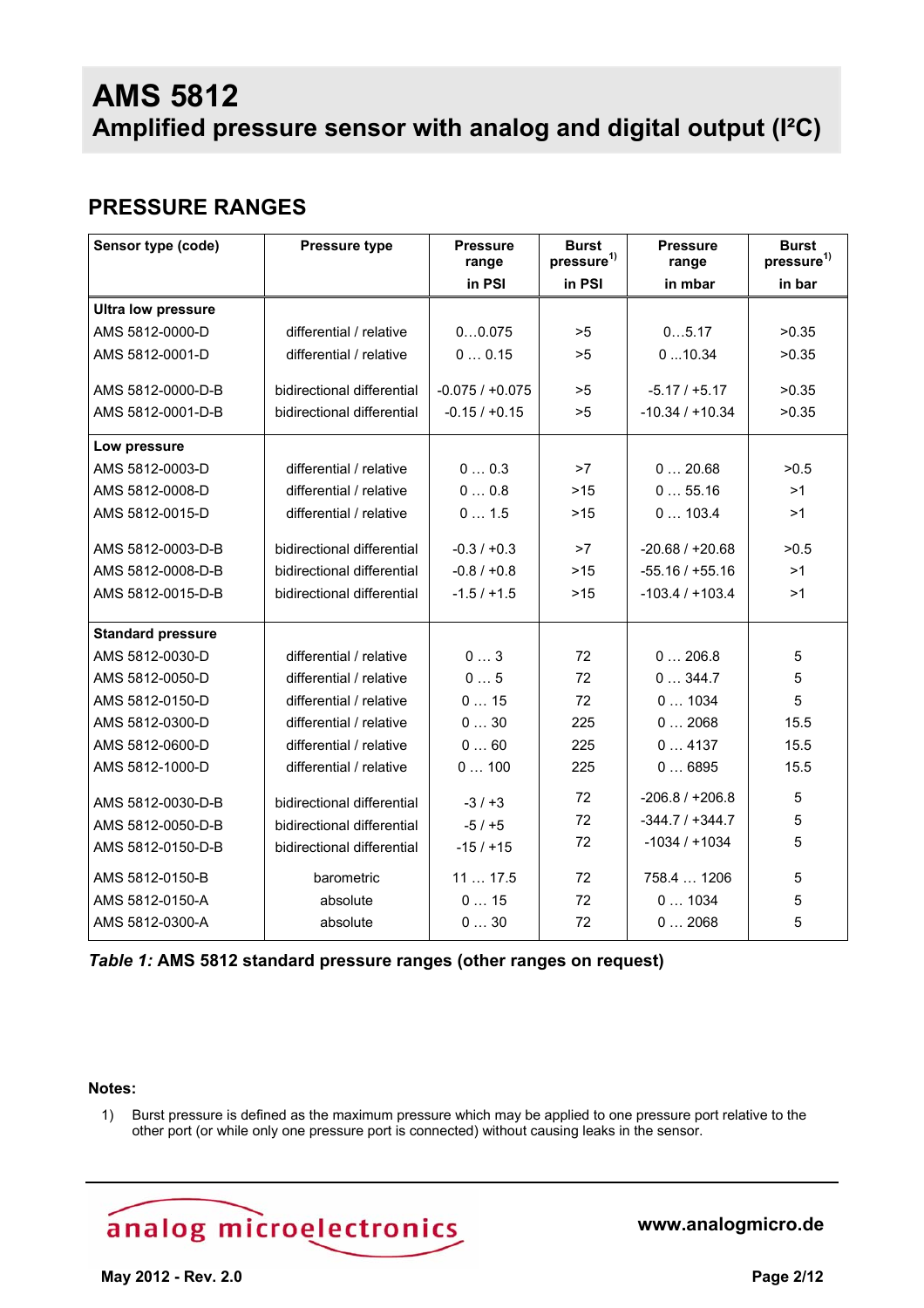### **MAXIMUM RATINGS**

| <b>Parameter</b>                            | <b>Minimum</b> | <b>Typical</b> | <b>Maximum</b> | <b>Units</b> |
|---------------------------------------------|----------------|----------------|----------------|--------------|
| Maximum supply voltage: $V_s$ (max)         |                |                | 6.0            |              |
| Operating temperature: $T_{op}$             | $-25$          |                | 85             | $^{\circ}$ C |
| Storage temperature: $T_{amb}$              | -40            |                | 125            | $^{\circ}$ C |
| Common mode pressure $p_{CM}$ <sup>1)</sup> |                |                | 175            | PSI          |

#### *Table 2:* **Maximum ratings**

#### **Notes:**

1) The common mode pressure is defined as the maximum pressure that can be applied on both pressure ports of a differential pressure sensor simultaneously without damaging the sensors housing**.**

### **SPECIFICATIONS**

All parameters apply to  $V_s$  = 5.0V and  $T_{op}$  = 25°C, unless otherwise stated.

| <b>Parameter</b>                                                  | <b>Minimum</b> | <b>Typical</b> | <b>Maximum</b> | <b>Units</b> |
|-------------------------------------------------------------------|----------------|----------------|----------------|--------------|
| Analog output signal (pressure only) <sup>2)</sup>                |                |                |                |              |
| @ specified minimum pressure (see "pressure range") <sup>1)</sup> |                | 0.5            |                | $\vee$       |
| @ specified maximum pressure (see "pressure range") <sup>1)</sup> |                | 4.5            |                | $\vee$       |
| Full span output (FSO) <sup>3)</sup>                              |                | 4              |                | v            |
| without pressure (bidirectional differential)                     |                | 2.5            |                | $\vee$       |
| Digital output signal (pressure) <sup>4)</sup>                    |                |                |                |              |
| @ specified minimum pressure (see "pressure range") <sup>1)</sup> |                | 3277           |                | counts       |
| @ specified maximum pressure (see "pressure range") <sup>1)</sup> |                | 29491          |                | counts       |
| Full span output (FSO) <sup>3)</sup>                              |                | 26214          |                | counts       |
| without pressure (bidirectional differential)                     |                | 16384          |                | counts       |
| Digital output signal (temperature) <sup>5)</sup>                 |                |                |                |              |
| @ minimum temperature $T = -25^{\circ}C$                          |                | 3277           |                | counts       |
| $@$ maximum temperature T = 85°C                                  |                | 29491          |                | counts       |
| Accuracy $^{6}$ (pressure measurement) @ T = 25°C                 |                |                |                |              |
| Ultra low pressure sensors (0.075, 0.15 PSI)                      |                |                | ±1.5           | %FSO         |
| Low pressure sensors (0.3, 0.8, 1.5 PSI)                          |                |                | ±1.0           | %FSO         |
| Standard pressure sensors                                         |                |                | ±0.5           | %FSO         |
| Overall error $^{7}$ ) (pressure meas.) @ T = -2585°C             |                |                |                |              |
| Ultra low pressure sensors (0.075, 0.15 PSI)                      |                |                | ±2.0           | %FSO         |
| Low pressure sensors (0.3, 0.8, 1.5 PSI)                          |                |                | ±1.5           | %FSO         |
| Standard pressure sensors                                         |                |                | ±1.0           | %FSO         |
| Total error for temperature measurement                           |                |                |                |              |
| All types of AMS $5812$ T = -2585°C                               |                |                | ±3.0           | %FSO         |
| Long term stability                                               |                |                | < 0.5          | %FSO/a       |
| Ratiometricity error ( $@V_s = 4.755.25V$ )                       |                |                | 500            | ppm          |

# analog microelectronics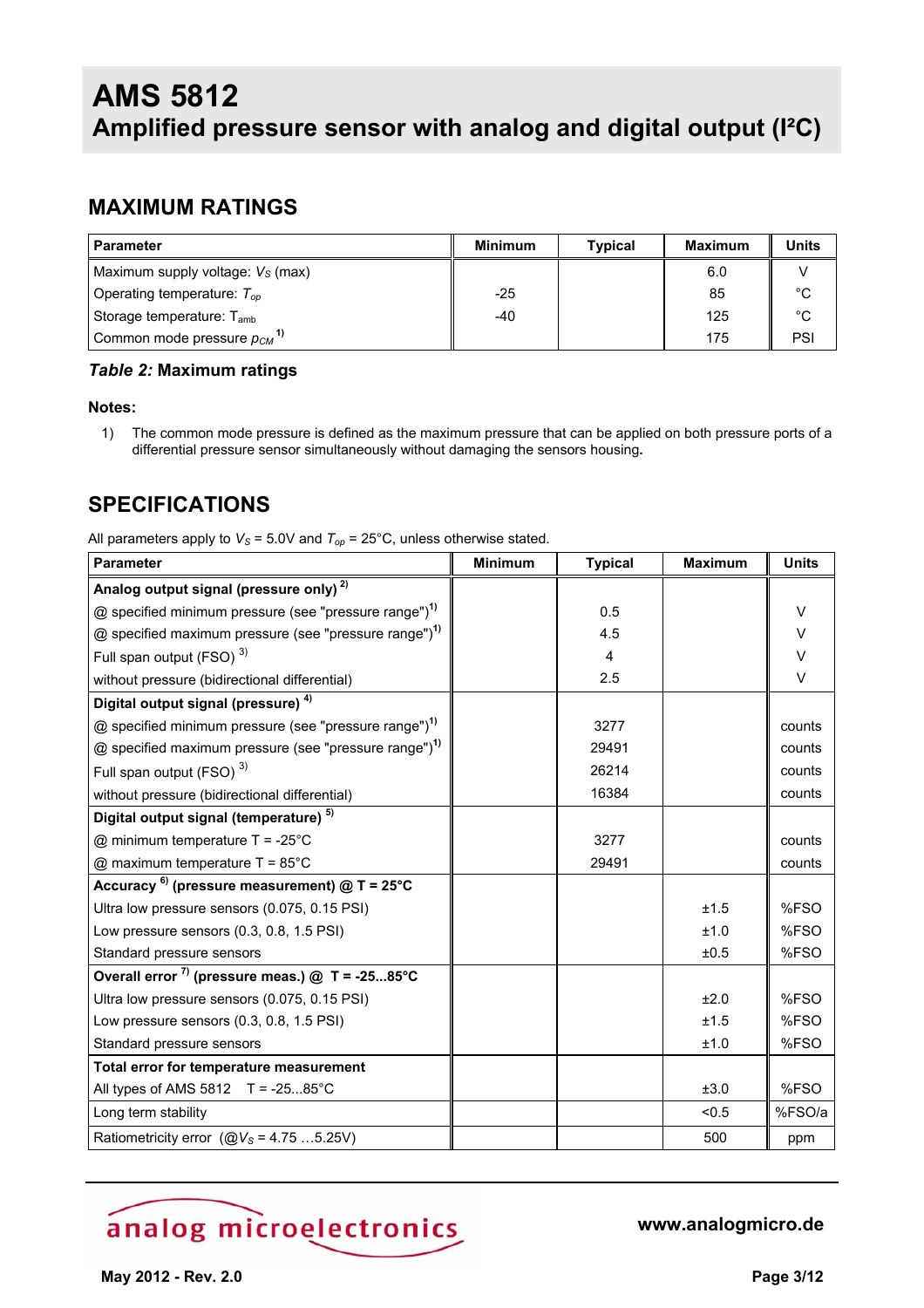| <b>Parameter</b>                  | <b>Minimum</b>                  | <b>Typical</b> | <b>Maximum</b> | <b>Units</b>     |
|-----------------------------------|---------------------------------|----------------|----------------|------------------|
| Resolution A/D converter          | 14                              |                |                | bits             |
| Resolution D/A converter          |                                 | 11             |                |                  |
| Resolution analog output signal   |                                 | 0.05           |                | %FSO             |
| Resolution digital output signals | 12                              |                |                | bit              |
| Reaction time (10%90% rise time)  |                                 | 1              | 2              | ms               |
| Supply voltage $(VS)$             | 4.75                            | 5              | 5.25           | $\vee$           |
| Current consumption               |                                 |                | 5              | mA               |
| Load resistance at output RL      | 2k                              |                |                | $\Omega$         |
| Capacitive load                   |                                 |                | 50             | nF               |
| <b>I2C-interface</b>              |                                 |                |                |                  |
| Input High Level                  | 90                              |                | 100            | % $V_S$          |
| Input Low Level                   | $\Omega$                        |                | 10             | % V <sub>S</sub> |
| Output Low Level                  | 0                               |                | 10             | % V <sub>S</sub> |
| Load capacitance @ SDA            |                                 |                | 400            | pF               |
| Clock frequency SCL               |                                 |                | 400            | kHz              |
| Pull-up resistor                  | 500                             |                |                | Ω                |
| Pressure changes                  | $10^6$                          |                |                |                  |
| Compensated temperature range     | $-25$                           |                | 85             | $^{\circ}$ C     |
| Weight                            |                                 | 3              |                | g                |
| Media compatibility               | See "Specification notes" 8) 9) |                |                |                  |

#### *Table 3:* **Specifications**

#### **SPECIFICATION NOTES**

- 1) See *Table 1*
- 2) The analog output signal (pressure measurement only) is ratiometric to the supply voltage.
- 3) The Full Span Output (FSO) is the algebraic difference between the output signal at the specified minimum pressure and the output signal at the specified maximum pressure (see "Pressure range").
- 4) The digital output pressure signal is not ratiometric to the supply voltage.
- 5) The digital output temperature signal is not ratiometric to the supply voltage. The temperature value is measured at the piezoresistive measuring cell and is the sensor temperature (including self heating).
- 6) Accuracy is defined as the maximum deviation of the measurement value from the ideal characteristic curve at room temperature (RT) in %FSO including the adjustment error (offset and span), nonlinearity, pressure hysteresis and repeatability. Nonlinearity is the measured deviation from the best fit straight line (BFSL) across the entire pressure range. Pressure hysteresis is the maximum deviation of the output value at any pressure within the specified range when this pressure is cycled to and from the minimum or maximum rated pressure. Repeatability is the maximum deviation of the output value at any pressure within the specified range after 10 pressure cycles.
- 7) The overall error is defined as the maximum deviation of the measurement value from the ideal characteristic curve in %FSO across the entire temperature range (-25 … 85°C).
- 8) Media compatibility of pressure port 1 (for a description of port 1, see *Figure 5*): clean, dry gases, non-corrosive to silicon, RTV silicone rubber, gold (alkaline or acidic liquids can destroy the sensor).
- 9) Media compatibility of pressure port 2 (for a description of port 2, see *Figure 5*): fluids and gases non-corrosive to silicon, Pyrex, RTV silicone rubber.

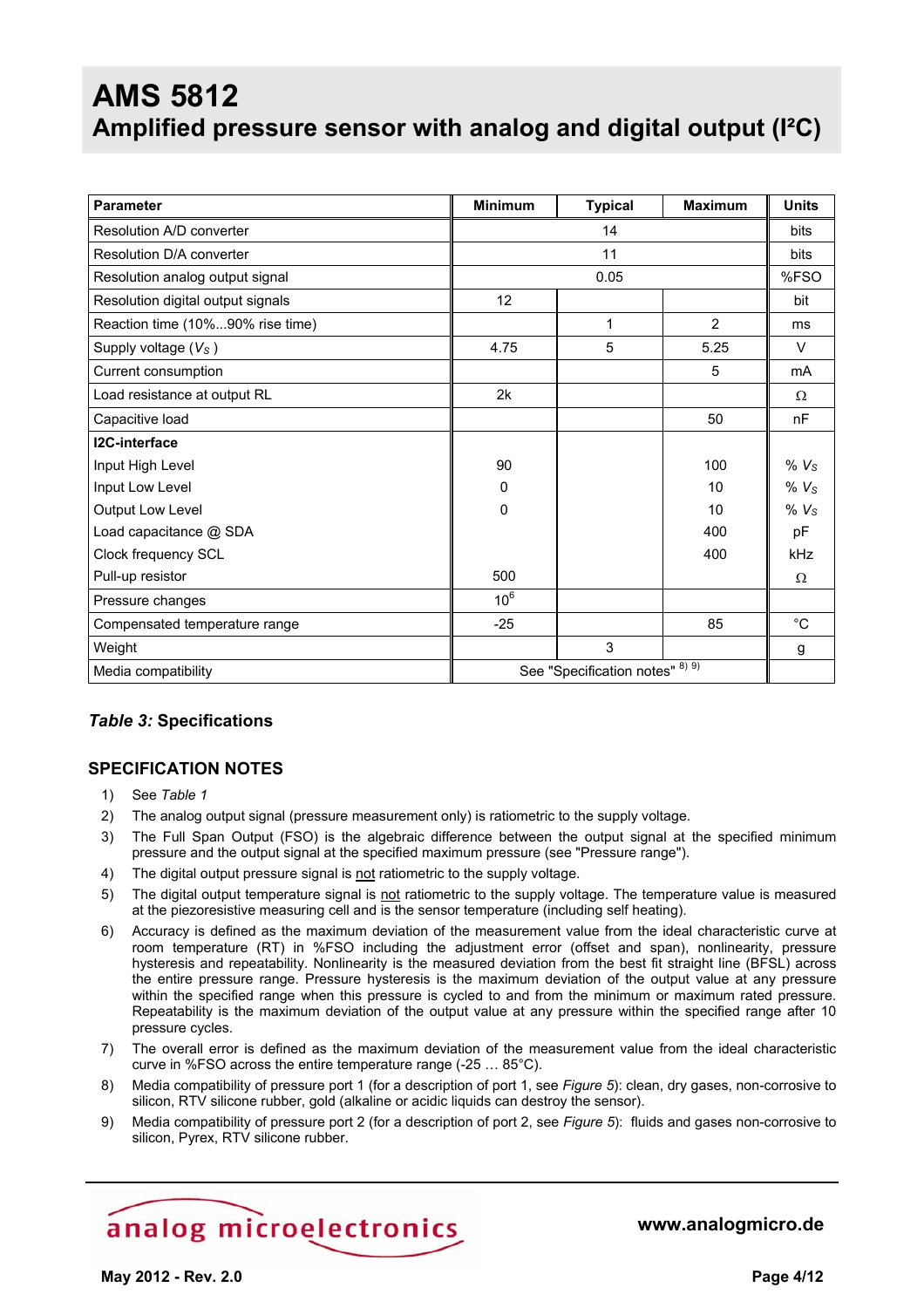### **FUNCTIONAL DESCRIPTION**

The pressure sensors in the AMS 5812 series combine a piezoresistive silicon sensing element with a signal conditioning mixed-signal CMOS ASIC with full digital correction on a ceramic substrate.

The functional principle of the AMS 5812 sensors is explained in *Figure 1*.



#### *Figure 1:* **Functional principle**

The physical pressure is measured at AMS 5812's piezoresistive pressure sensing element where the pressure is converted into a differential voltage signal which is almost proportional to the pressure. This differential voltage signal is corrected and conditioned by the ASIC in multiple steps.

Firstly, the differential voltage signal from the sensing element is pre-amplified by the amplifier and transmitted by a multiplexer to the A/D converter (ADC). The ADC converts the signal into digital values with a resolution of 14 bits. The digitized signal is corrected and calibrated in the follow-on ASIC microcontroller.

Factory precision calibration of AMS 5812 sets the sensor-specific correction coefficients and stores these in the EEPROM for each sensor. This permits sensor-specific calibration and correction (i.e. temperature compensation and linearization) of the digitized pressure signal. The temperature signal necessary for temperature compensation is also measured at the piezoresistive pressure sensing element and is transmitted by the multiplexer to the ADC, where it is digitized. The ASIC microcontroller runs a cyclic program which continuously calculates the current standardized and corrected digital pressure values. In addition, a standardized current digital temperature value is calculated. These calculated 15-bit digital values (pressure and temperature values) are written to the ASIC output registers and continuously updated (typically every 0.5 ms).

In order to use the digital signal readout for pressure and temperature, the I2C sensor interface at PIN4 (SDA) and PIN5 (SCL) must be connected to the I2C-bus. The corrected digital values for pressure and temperature at the I2C-interface are not ratiometric to the supply voltage.

To generate the analog output signal the corrected digital pressure value is converted into an analog voltage by an 11-bit D/A converter (DAC). The standardized analog output voltage (0.5…4.5V) at the sensor's PIN8 (OUT) is ratiometric to supply voltage.

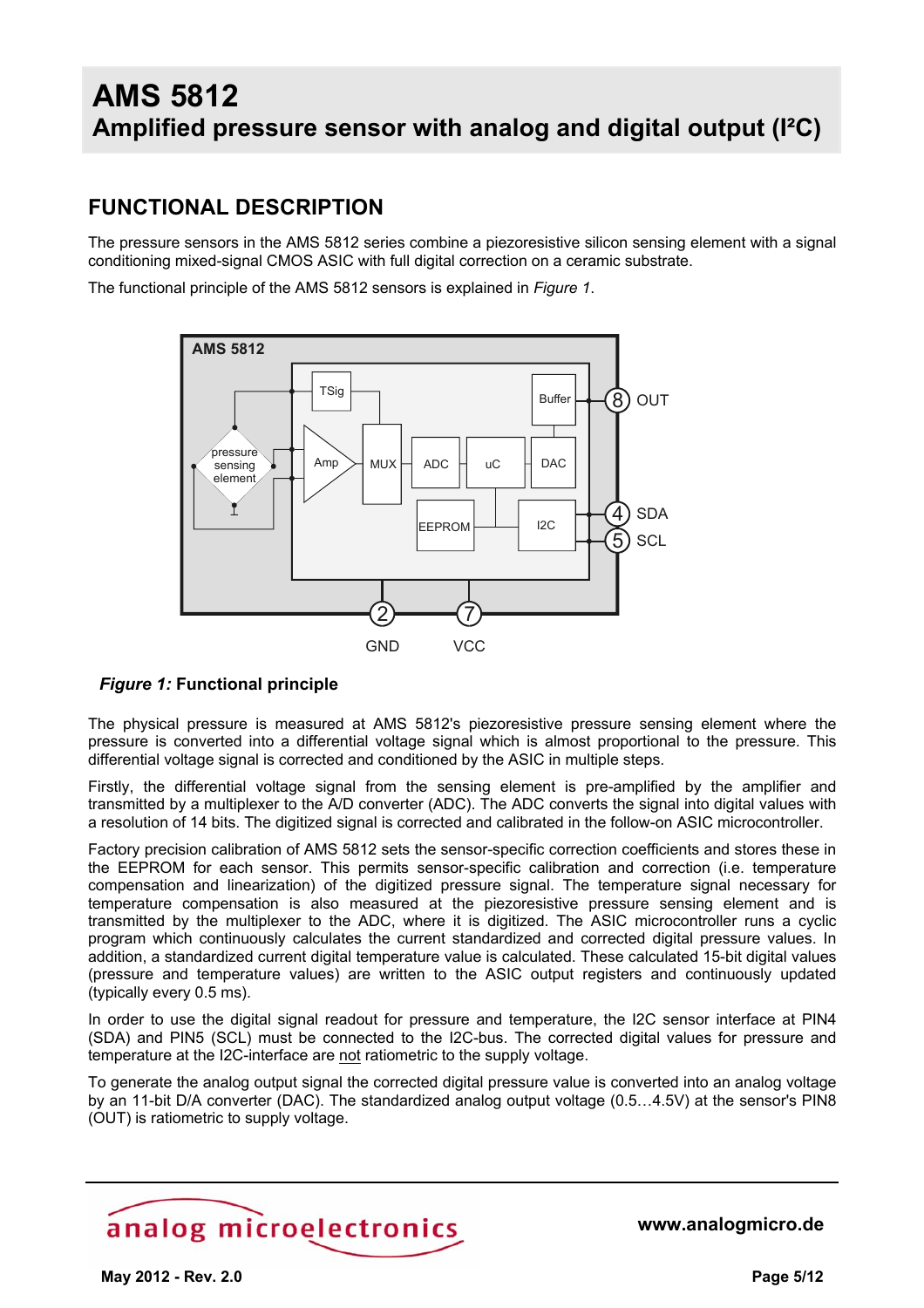### **INITIAL OPERATION**

The sensors are connected up electrically by mounting them on a PCB. The principle circuitry of the AMS 5812 sensor with the analog and the digital output in use is shown in *Figure 2.*

For single use of the analog output it is sufficient to connect up PIN2 (GND), PIN7 (VCC) and PIN8 (OUT).

For operation of the digital output only it is sufficient to connect up PIN2 (GND), PIN7 (VCC) and the I2C-bus lines to PIN4 (SDA) and PIN5 (SCL).

Important: Each I2C-bus communication line has to be connected up to the positive supply voltage VCC (or +5V) using pull-up resistors (4.7 kΩ is recommended). The additional serial resistors are optional (330  $\Omega$  is recommended).



*Figure 2:* **Principle electric circuitry**

The sensor pressure connection is made using the two metal pressure ports (hose connectors) on the sensor. Depending on the type of sensor and measuring pressure one or two of the pressure ports are connected up to the measuring media / volume. For the pressures at port 1 and port 2 (see *Figure 5*) the following requirements have to be fulfilled (according to the definition  $p_1$  = pressure at port 1 and  $p_2$  = pressure at port 2):

| Differential / relative pressure sensors:      | $p_1 > p_2$                              |
|------------------------------------------------|------------------------------------------|
| Bidirectional differential sensors:            | $p_1$ > $p_2$ or $p_1$ < $p_2$ possible. |
| Absolute pressure sensors, barometric sensors: | $p_1$ = measuring pressure.              |

The guidelines governing media compatibility must be taken into account here (see "Specification notes", 8 and 9).

#### **Notes:**

- 1. For pressure connections up to 30 PSI Analog Microelectronics recommends a silicone tubing (inner diameter Ø=2mm, outer diameter Ø=6mm).
- 2. ESD precautions are necessary, it is essential to ground machines and personnel properly during assembly and handling of the device

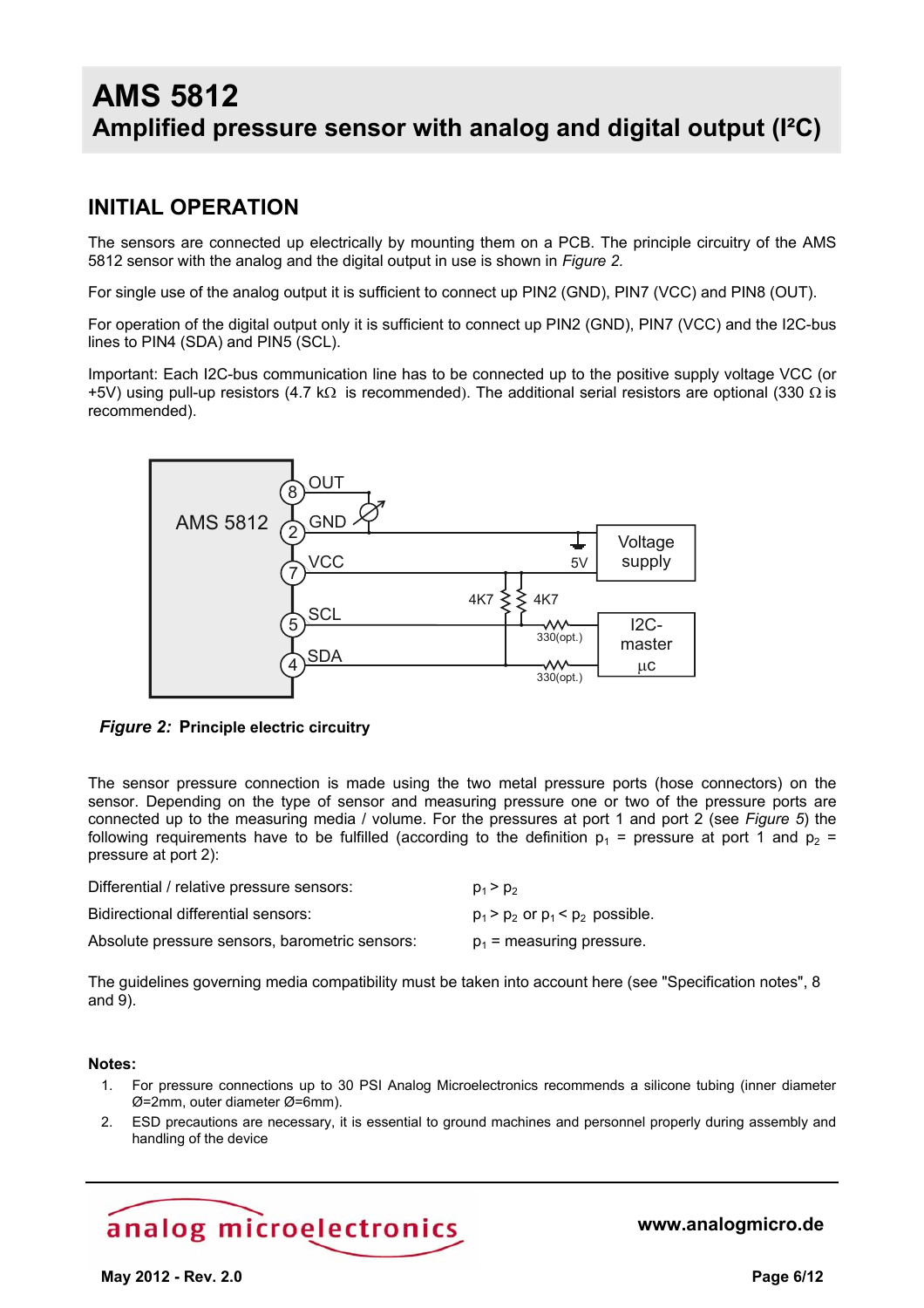### **I2C-INTERFACE**

AMS 5812 pressure sensors have a digital output (I2C-interface). When connected to a bidirectional I2C-bus, the current corrected digital pressure and temperature values can be read out from the output register of the AMS 5812 via the I2C-interface.

Communication via the I2C-bus<sup>1</sup> follows a simple master-slave principle. Data transfer is always initialized by a master (such as a microcontroller, for example), which sends a data request to the sensor; the AMS 5812 sensor – which always operates as slave – then answers.

The I2C-bus requires just two bus lines: a serial data line (SDA) and a serial clock line (SCL). SDA and SCL are bidirectional lines which are connected to the positive supply voltage via pull-up resistors (see *Figure 2*).

I2C communication adheres to a standard I2C communication protocol (given in *Figure 3*).



#### *Figure 3:* **Standard I2C protocol**

 $1$  The I2C-bus is a simple, 8-bit-oriented bus which enables communication between different I2C devices. Each device connected to the bus is software addressable using a unique address.



**www.analogmicro.de**

 $\overline{a}$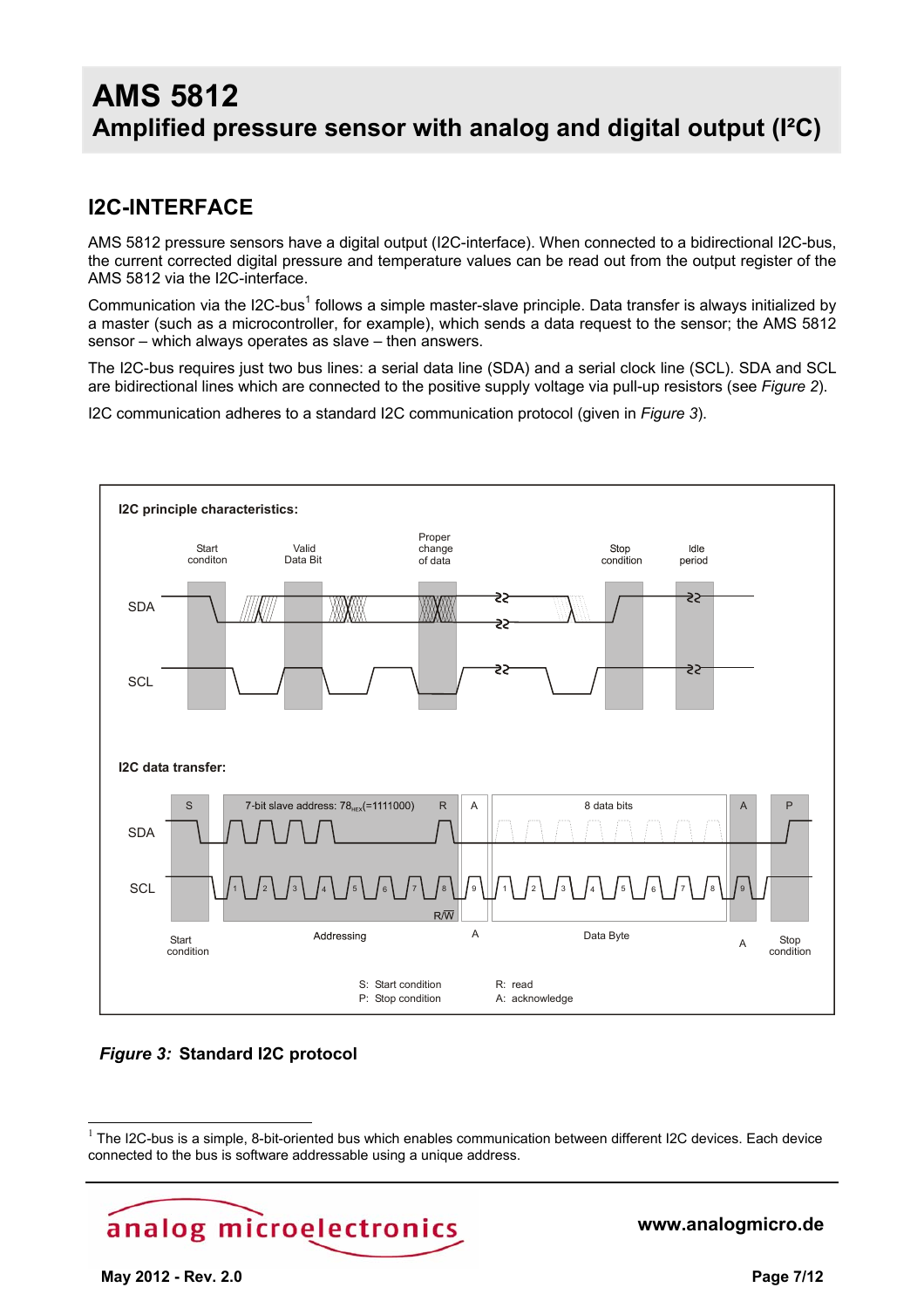The I2C communication phases are as follows:

#### **Idle period** (bus is free)

When the bus is free, both I2C-bus lines (SDA and SCL) are pulled up to supply voltage level ("high").

#### **Start S** (start condition)

Prior to any data transfer on the bus a start condition must be generated. The start condition is always sent by the I2C-master. The start condition is defined as a transition from level "high" to "low" on the SDA line while the level on the SCL line is "high". The digital data readout from the AMS 5812 output register is always initiated by a start condition.

#### **Stop P** (stop condition)

The stop condition is always generated by the I2C-master after a data transfer has been completed. The stop condition is defined as a transition from level "low" to "high" on the SDA line while the level on SCL line is "high". The digital data readout from the AMS 5812 output register is always terminated by a stop condition.

#### **Valid data**

Data is transmitted in bytes (8 bits), starting with the most significant bit (MSB). One data bit is transmitted with each clock pulse. The transmitted bits are only valid when, following a start condition, the level on the SDA line is constant for as long as the level on SCL line is **"**high**"**. Changes to the SDA level must be made while the level on SCL line is **"**low**"**.

#### **Acknowledge A**

After a byte has been transmitted the respective receiver (master or slave) has to send an acknowledge (additional acknowledge bit) confirming the correct receipt of the data. To this end the master generates an extra acknowledge-related clock pulse. The receiver sends the acknowledge bit by pulling the level on SDA line down to **"**low**"** during the additional clock pulse.

#### **Addressing / Slave address** (I2C-address AMS 5812)

After the start condition the master sends an addressing byte (the first byte after the start condition) which determines which slave is selected. The addressing byte contains the individual 7-bit slave address of the selected slave (AMS 5812) and a data direction bit (R/ $\overline{W}$ ). A "0" for the R/ $\overline{W}$  bit indicates a transmission from master to slave (W: write; the master wishes to transmit data to the selected slave), a "1" a data request (R: read; the master requests data from the slave).

The pressure sensors in the AMS 5812 series have a standard, factory-programmed 7-bit slave address of 0x78Hex (1111000b).

If more than one AMS 5812 should be connected to the same I2C-bus, each pressure sensor requires an individual slave address. On request each AMS 5812 can be ordered with a second individual 7-bit slave address programmed at the factory; 7-bit addressing allows 128 different addresses. With the relevant USB starter kit the customer can also do the programming of the second individual slave address himself. AMS 5812 pressure sensors programmed in this way will then answer to both addresses.

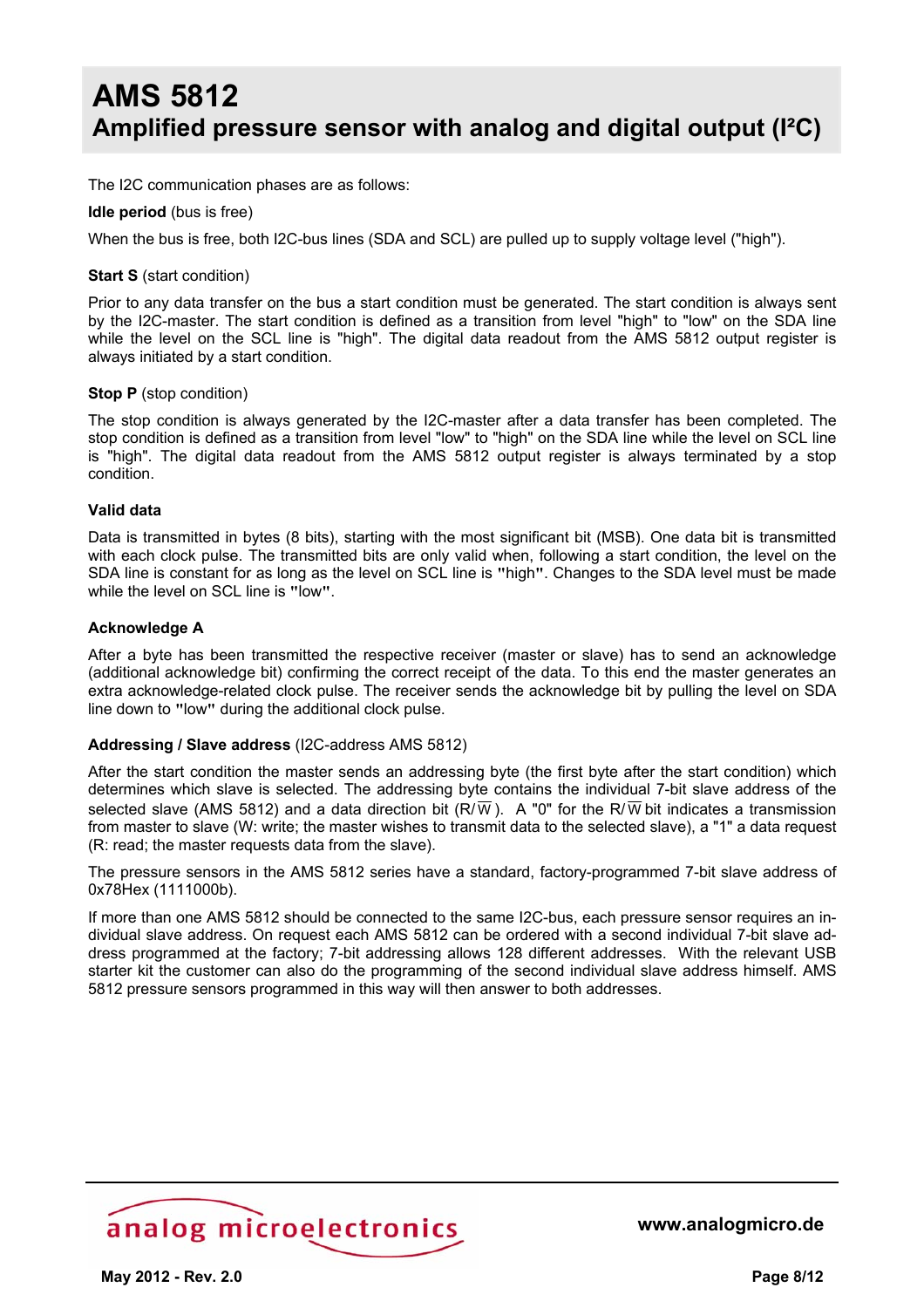### **DATA READOUT VIA THE I2C-INTERFACE**

The (corrected) 15-bit digital values for pressure and temperature are read out from the AMS 5812 output register via the AMS 5812 I2C-interface. The data readout is described in *Figure 4*.



*Figure 4:* **Data readout of the digital pressure and temperature values** 

Data transfer via the I2C-bus is always initialized by a data request from the I2C-master. For this purpose the I2C-master generates a start condition on the I2C-bus lines. Following the start condition the I2C-master then sends the addressing byte containing the 7-bit slave address of the selected pressure sensor (the AMS 5812 slave address is programmed to 0x78Hex = 1111000b at the factory) and the data direction bit R/ $\overline{W}$  =1 which indicates a data request. The selected pressure sensor first answers with an acknowledge bit. The selected sensor then starts the data transfer from the output register. A total of four data bytes are transmitted from the pressure sensor to the I2C-master for the current 15-bit digital pressure value and the 15-bit digital temperature value. The two bytes for the current pressure value are first sent, followed by the two bytes for the current temperature value, always beginning with the most significant byte. On each transferred data byte the I2C-master sends an acknowledge bit confirming the correct receipt of data. If no acknowledge bit is generated by the receiving master, the pressure sensor is set to inactive. The I2C-master shuts down the data transfer by sending a stop condition instead of an acknowledge bit. If the master sends an additional acknowledge bit after the last of the four bytes, pressure sensor AMS 5812 continues to transfer the current pressure and temperature value from the output register, again starting with the most significant pressure byte.

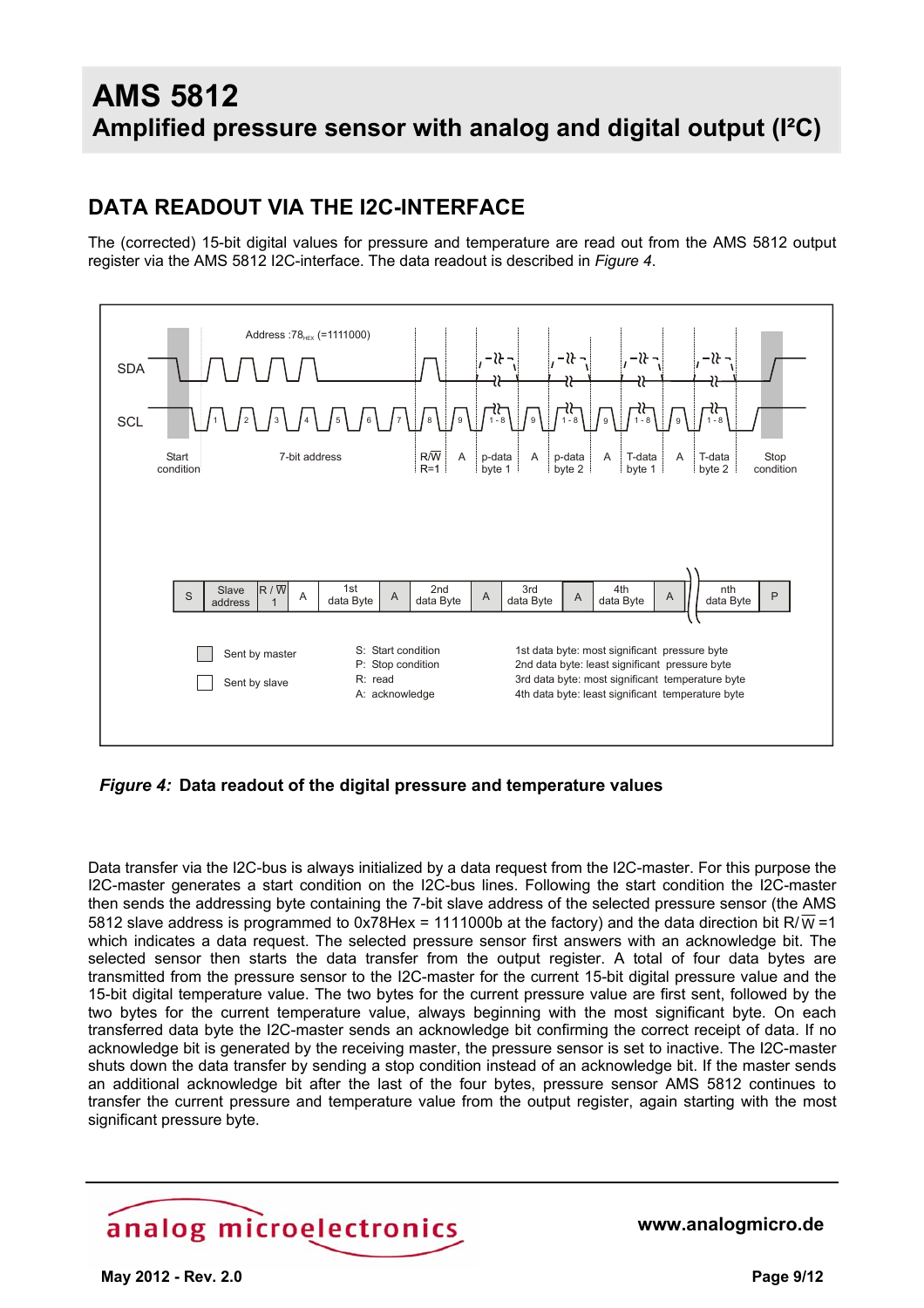#### **Calculating the current pressure and temperature value from digital 15-bit words**

The digital pressure and temperature values are 15-bit words<sup>2</sup> (without units) which have to be converted in order to generate the desired information on pressure and temperature in physical units.

The current pressure in PSI (or bar) is calculated from the digital pressure value using the following formulas:

$$
p = \frac{Digitp(p) - Digitp_{min}}{Sensp} + p_{min} \qquad \text{with} \qquad Sensp = \frac{Digitp_{max} - Digitp_{min}}{p_{max} - p_{min}} \tag{1}
$$

Therein  $p$  is the current pressure in PSI (or bar),  $p_{min}$  is the specified minimal pressure and  $p_{max}$  is the specified maximum pressure in PSI (or bar); depending on the specified pressure range, *Digoutp(p)* is the current digital pressure value in counts, *Digoutpmin* and *Digoutpmax* are the digital pressure values at minimum and maximum specified pressure in counts and *Sensp* is the sensitivity of the pressure sensor in counts/PSI (or counts/bar).

The current sensor temperature in °C is computed from the digital temperature value analogous to the above formulas by replacing the character "p" with a "T."

#### **Example**

At the digital output of a pressure sensor of the type AMS 5812-0015-D (0…1.5PSI differential) a current digital pressure value of

Digoutp(p) =  $550A_{Hex}$  counts =  $21770_{Dec}$  counts (= 01010101 00001010  $_{bin}$ )

and a digital temperature value of

DigoutT(T) =  $3A9A_{Hex}$  counts =  $15002_{Dec}$  counts (= 00111010 10011010 bin)

is read.

 $\overline{a}$ 

With  $p_{min} = 0$  PSI,  $p_{max} = 1.5$  PSI and Digout $p_{min} = 3277$ , Digout $p_{max} = 29491$ , the current pressure in PSI is calculated using Formula (1) as:

 $\frac{(21770 \text{ S277}) \text{ columns}}{26214/1.5 \text{ counts/PSI}} + 0 \text{ PSI} = 1.058 \text{ PSI}$  $p = \frac{(21770 - 3277) \text{ counts}}{2221} + 0 \text{ PSI} =$ 

With  $T_{min}$  = -25 °C,  $T_{max}$ = 85 °C and Digout $T_{min}$ = 3277, Digout $T_{max}$  = 29491, the current sensor temperature in °C is calculated using Formula (1) as:

 $\frac{18802}{26214/110}$  counts/°C + (-25) °C = 24.2 °C  $T = \frac{(15002 - 3277) \text{ counts}}{26214/110 \text{ counts}/^{\circ}\text{C}} + (-25) \text{ °C} = 24.2 \text{ °C}$ 

 $2$  Each pressure and temperature value is transmitted as a 15-bit word; the actual resolution of the internal A/D converter, however, is only 14 bits.

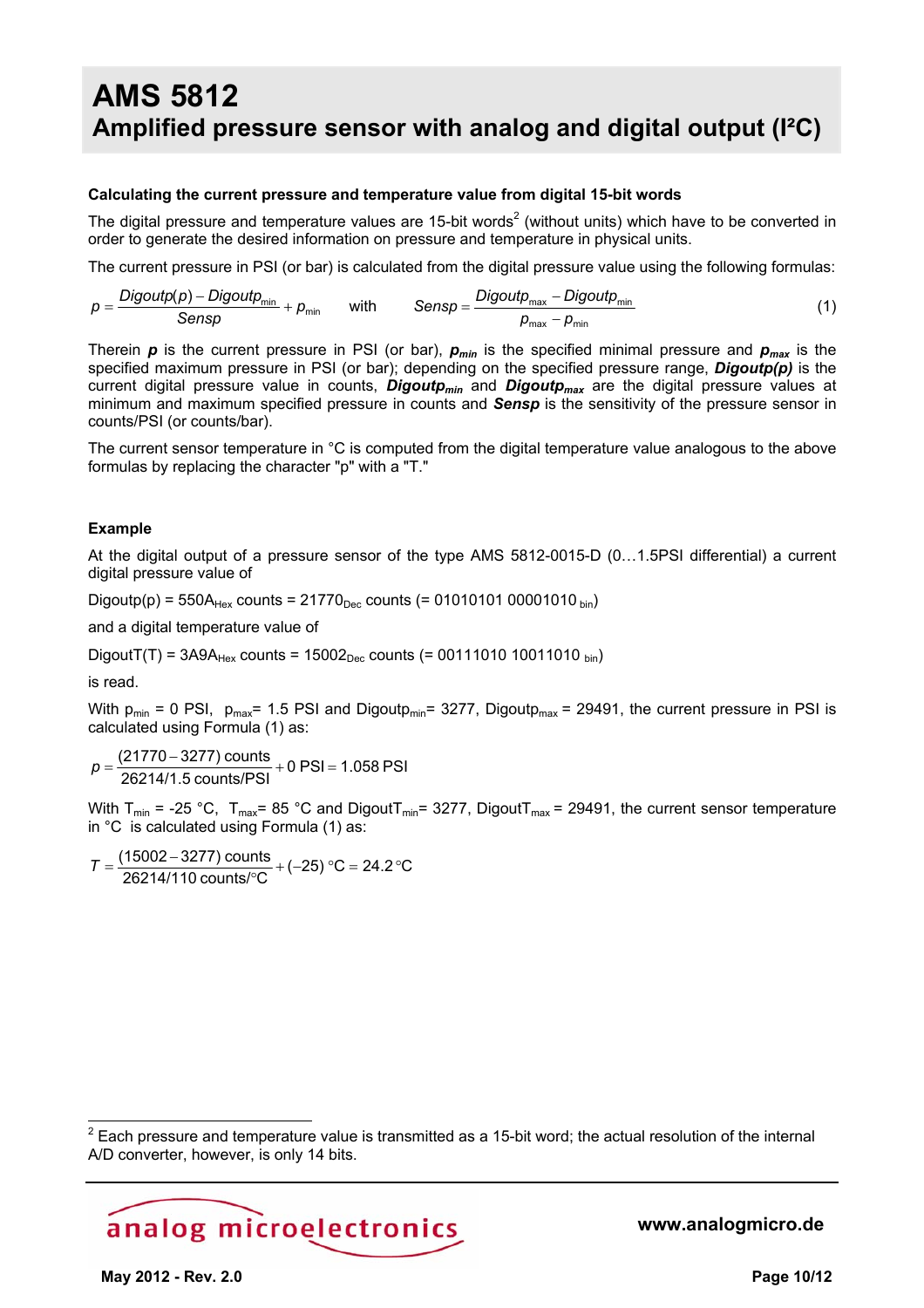### **DIMENSIONS AND PINOUT**

AMS 5812 pressure sensors come in a dual-in-line package (DIP) for assembly on printed circuit boards. *Figure 5* below gives the pinout and dimensions of the dual-in-line package.

#### **Pinout and pressure connection:**



#### **Differential types: Absolute, barometric types:**



| Pin | <b>Description</b> |
|-----|--------------------|
|     | N.C.               |
| 2   | <b>GND</b>         |
| 3   | N.C.               |
| 4   | <b>SDA</b>         |
| 5   | <b>SCL</b>         |
| 6   | N.C.               |
| 7   | <b>VCC</b>         |
| 8   | OUT                |

#### **Package dimensions:**



**all dimensions in inch [mm]**

#### *Figure 5: Dimensions*

All sensors in the AMS 5812 series are maintenance free during their lifetime.

#### **Notes:**

- 1. A package without tubes (for O-ring sealing) is also possible.
- 2. SMD Pins are available on request

# analog microelectronics